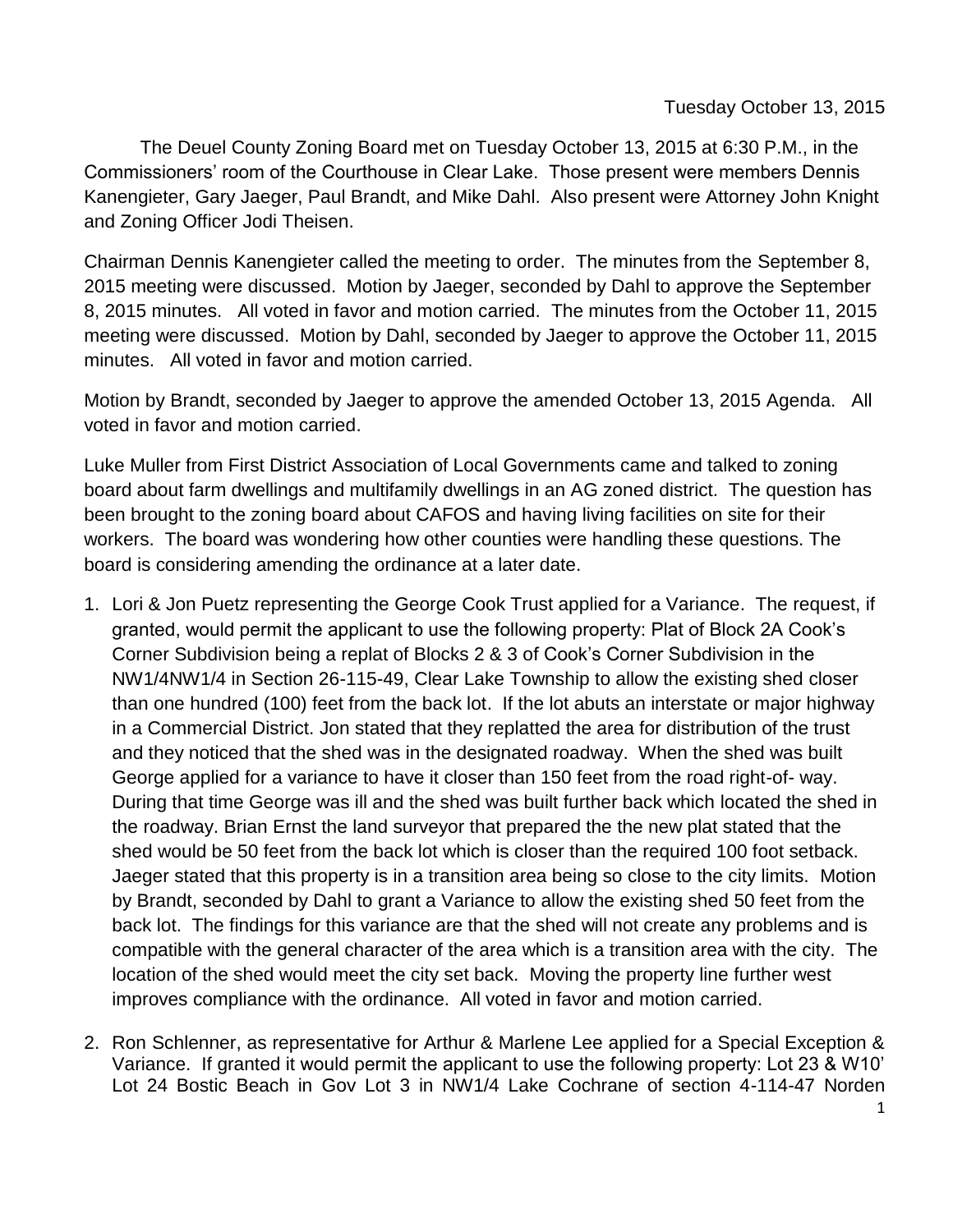Township, to remove the old house and construct a new house and basement closer than 50 feet from the high water mark and to remove 2 trees within 35 feet from the high water mark in the Lake Park District. Schlenner stated that the Lee's would like to build a house with a walkout basement 30 feet from the high water mark because the neighbors' houses were closer than 30 feet. They don't want to lose their view. Schlenner stated that the house to the right was 28 feet from the high water mark. Jodi Theisen stated when she was at the site to take pictures she measured the deck to be about 43 feet and the house to be about 54 feet from the high water mark not the 28 feet. The board discussed the house and why they couldn't build fifty feet back. Schlenner stated that they would have to remove some trees from the back lot. The board discussed the distance of the neighbors's houses and how the new house would block their view. Schlenner stated that it was 28 feet and that he would measure the distance from the neighbor's house and get back to the zoning office. Schlenner also stated that they would like to remove 2 trees within the 35 feet from the high water mark because they are causing problems for the property owner. For instance they had a branch on their boat dock. The board discussed the trees and if he was going to remove the roots or leave a stump but no decision was made. Motion Dahl, seconded by Jaeger to table the Variance to construct a new house and basement 30 feet from the high water mark and to remove 2 trees within 35 feet from the high water mark in the Lake Park District on Lot 23 & W10' Lot 24 Bostic Beach in Gov Lot 3 in NW1/4 Lake Cochrane of section 4-114-47 Norden Township until the footage from the high water mark is determined. All voted in favor and motion carried.

3. Lynette Taylor applied for a Special Exception which, if granted, would permit the applicant to use the following property: Lot 26-26A & S75' Lot 26B Agnes Place in Gov Lot 8 in Lake Cochrane of section 5-114-47 Norden Township to alter the shoreline within 35 feet of the high water mark and to build an accessory structure located on a lot adjacent to a lot with principle structure which is separated by a public or private road in the Lake Park District. Matt Maynard, the contractor and Lynette's brother stated that they would like to dig down maybe inside the basement or do a waddle (dike in front in the water) to pour 42 inch frost footings for the house. Above the footings they would put a new foundation wall with concrete blocks and fill them with concrete and rebar to help stabilize the house. They would remove the old rip rap and replace with new rip rap of natural stone. They would like to do some of this work during the winter months because of the water. Motion by Brandt, seconded by Jaeger to grant a Special Exception to repair the rip rap on the shoreline and foundation of the existing house within 35 feet of the high water mark. With the following conditions to follow the plan for the repair that was submitted to the board. To use a silt fence to help stop erosion; and if necessary to get a permit with the the US Fish and Wildlife Serves for the work done within the high water mark. All voted in favor and motion carried.

Motion by Jaeger, seconded by Dahl to grant a Special Exception to build a garage with living area above located on a lot adjacent to a lot with principle structure which is separated by a public or private road in the Lake Park District on S75' Lot 26B Agnes Place in Gov Lot 8 in Lake Cochrane of section 5-114-47 Norden Township. This garage and living area is not for commercial use, and can only be used for friends and family. All voted in favor and motion carried.

4. Darold Hunt applied for Variance which would permit the applicant to use the following property: Block 2 hunt Addition in the NE1/4 in Section 12-115-48, Herrick Township, to plant